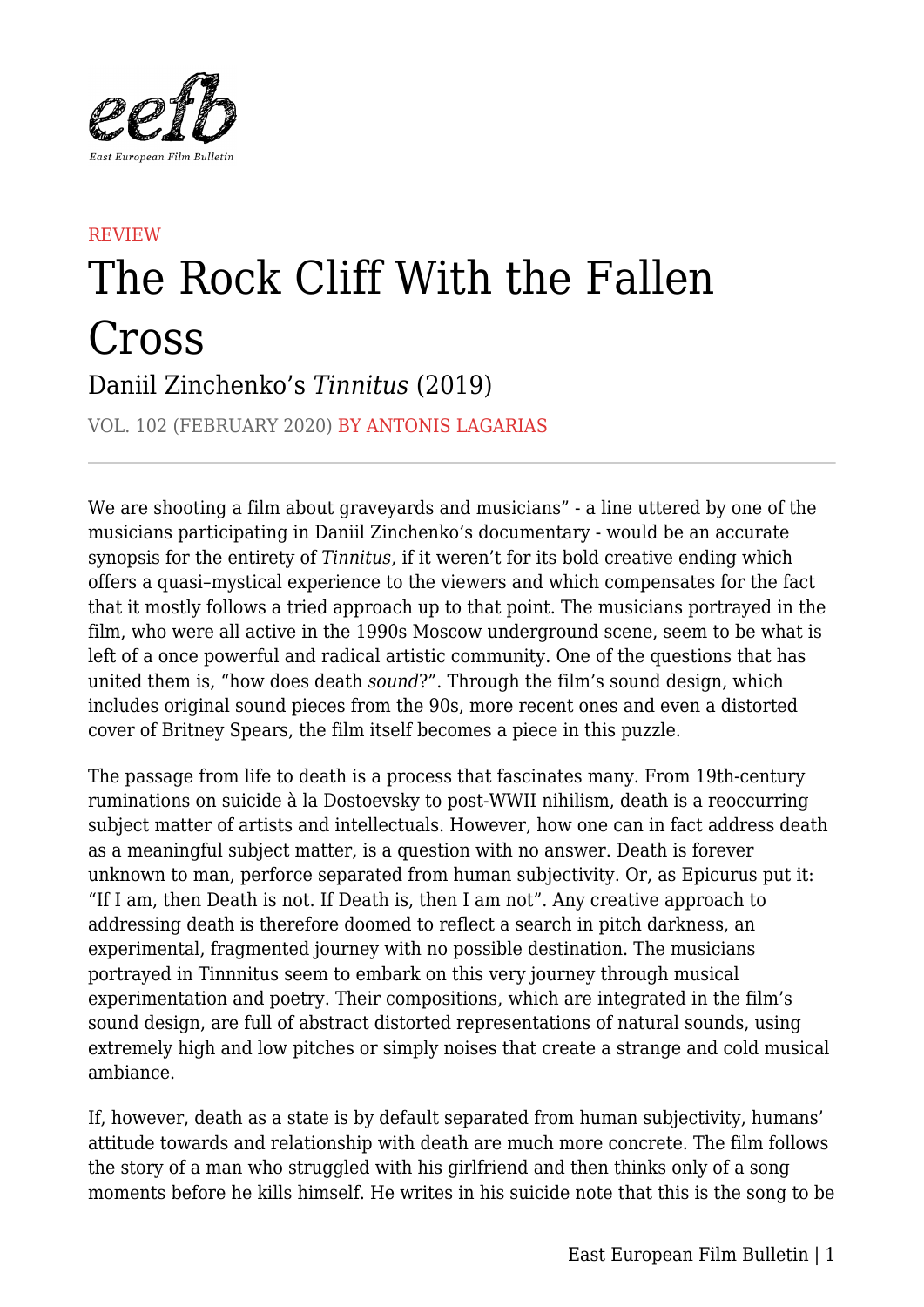played at his funeral. Another story is that of man who, on the verge of existential crisis, records himself having sex with a young woman's corpse. Music, or more precisely sound, plays a key role in the relationship that humans have with death, Zinchenko suggests. In the documentary, one musician is swallowed by waves. An abstract image that we see repeatedly in the film, a rock with a fallen cross over sea waves and a vacuum-like soundtrack that perhaps represents the void, is the way that the director chooses to portray this state of death. He suggests that there are certain things better transmitted indirectly, through aural association.

A good part of this artistic exploration seems to be directed towards an understanding of these relations. Suicide and murder, or sexual perversions with corpses, are included qua existing relations people have with death. The documentary presents quite vivid and detailed descriptions of necrophiliac, near-death and pre-murder experiences, all of which remain only borderline disturbing, never truly crossing the viewer's personal boundaries. This is due to the fact that Zinchenko appears to approach them out of genuine curiosity. They exist and so he feels he must reflect on them.

The film's formal approach, much like the exploration of the concept of Death, seems to be quite a fragmented, aimless journey. Scenes of pure documentary realism, which often adopt TV reportage aesthetics, are followed by near-silent scenes of sea waves or Russian forests, only to be interrupted by archival footage taken from the 90s performances. Clearly the documentary is not aiming towards a concrete destination.

Over time, we observe how death poetry and musical necromancy coexist with the actual death of some musicians. As this particular artistic community seems to fall apart over the years, the film takes the liberty of breaking certain rules. The film ends with a 30-min live performance that takes place inside a forest. A DJ performs a symphony of electronic sounds that resembles the buzzing effect that we feel when ears hurt or when we suffer from tinnitus. The viewer has no choice but to observe this still image (which almost seems frozen) passively, as her body inevitably reacts to the high pitch sounds, either through discomfort, or through relaxation provoked by soundhypnosis. The image itself is distorted, the camera lenses make the trees seem blurry around the corners of the screen and you might even question your vision at one point. Mild hallucinations are a possibility, part of your brain efforts trying to project meaning onto the screen, much like when we watch a white screen for more than a couple of minutes. In this case these mild hallucinations affect your hearing, they trick your mind into listening to sounds that are probably not even there. 30 minutes later, the film simply ends. The performance is replaced by a dark image of the same forest. The closing credits roll to soft, natural sounds. This choice is a powerful passage from being active and engaged to simply not being there anymore. It seems more like a moment of relief, with few notes of sadness, something like the end of a long and tiring day.

This last scene echoes the film's topic quite brilliantly, and it is a pity that there was no opportunity to resort to similar choices throughout the film. Instead of the collage of